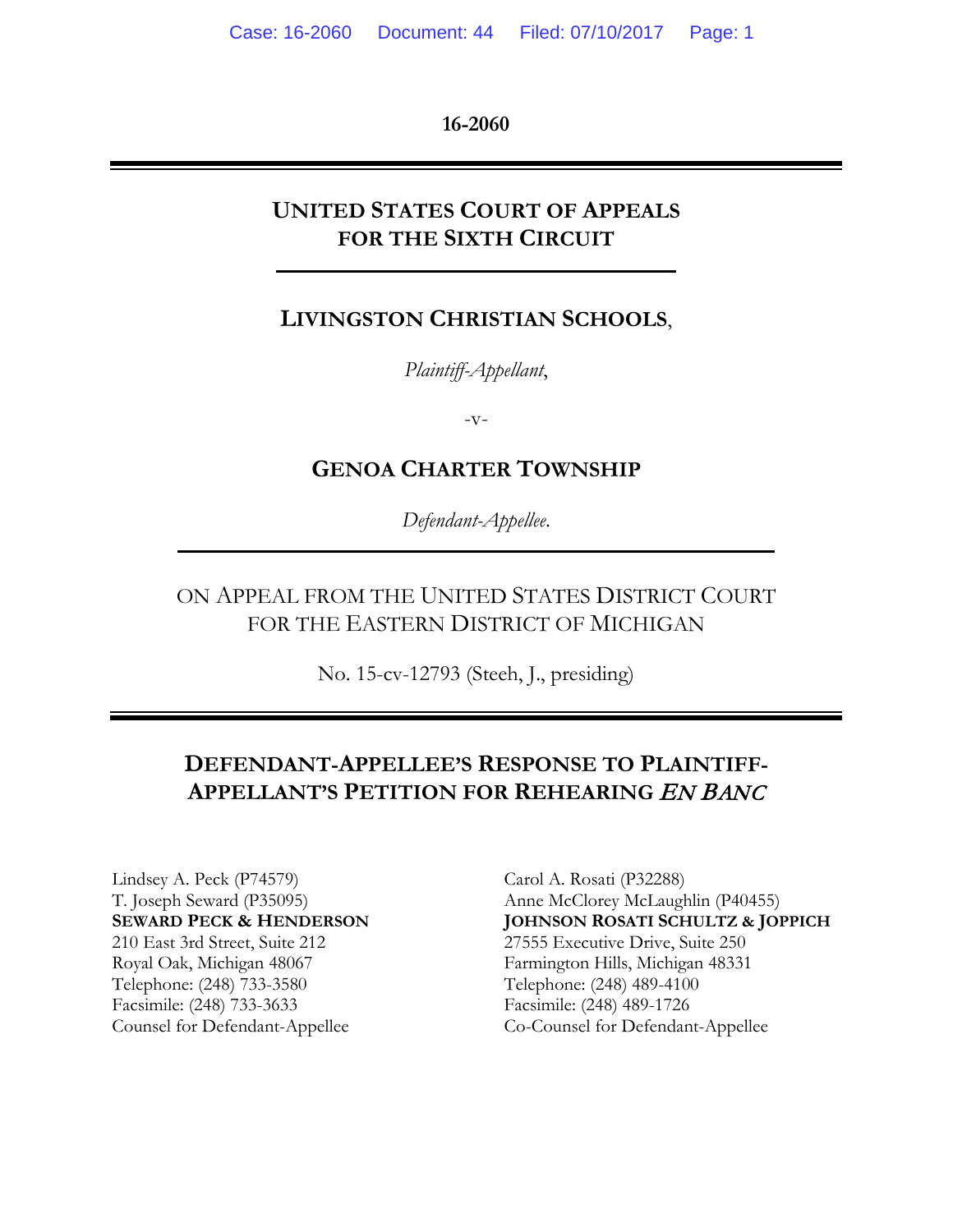## TABLE OF CONTENTS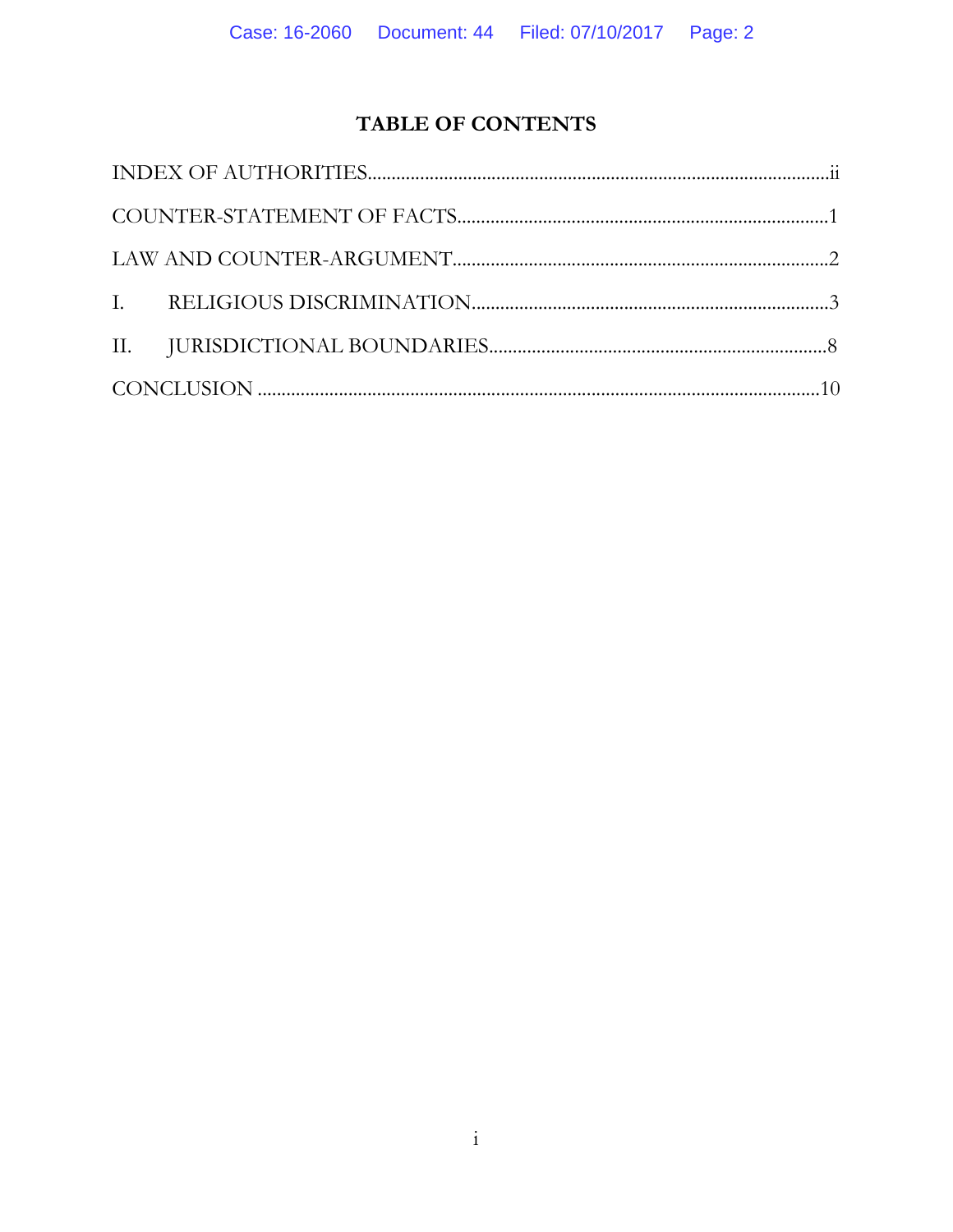# **INDEX OF AUTHORITIES**

## **Cases**

| Andon, LLC $v$ . City of Newport,                                             |  |
|-------------------------------------------------------------------------------|--|
| Barr v. City of Sinton,                                                       |  |
| Costo v. United States,                                                       |  |
| Guru Nanak Sikh Soc'y of Yuba City v. County of Sutter,                       |  |
| Islamic Center of Mississippi, Inc. v. City of Starkville,                    |  |
| Midrash Sephardi, Inc. v. Town of Surfside,                                   |  |
| Petra Presbyterian Church v. Vill. of Northbrook,                             |  |
| Roman Catholic Bishop of Springfield v. City of Springfield,                  |  |
| Saints Constantine & Helen Greek Orthodox Church, Inc. v. City of New Berlin, |  |
| Schad v. Borough of Mount Ephraim,                                            |  |
| United States v. Shafer,                                                      |  |
| Westchester Day School v. Village of Mamaroneck,                              |  |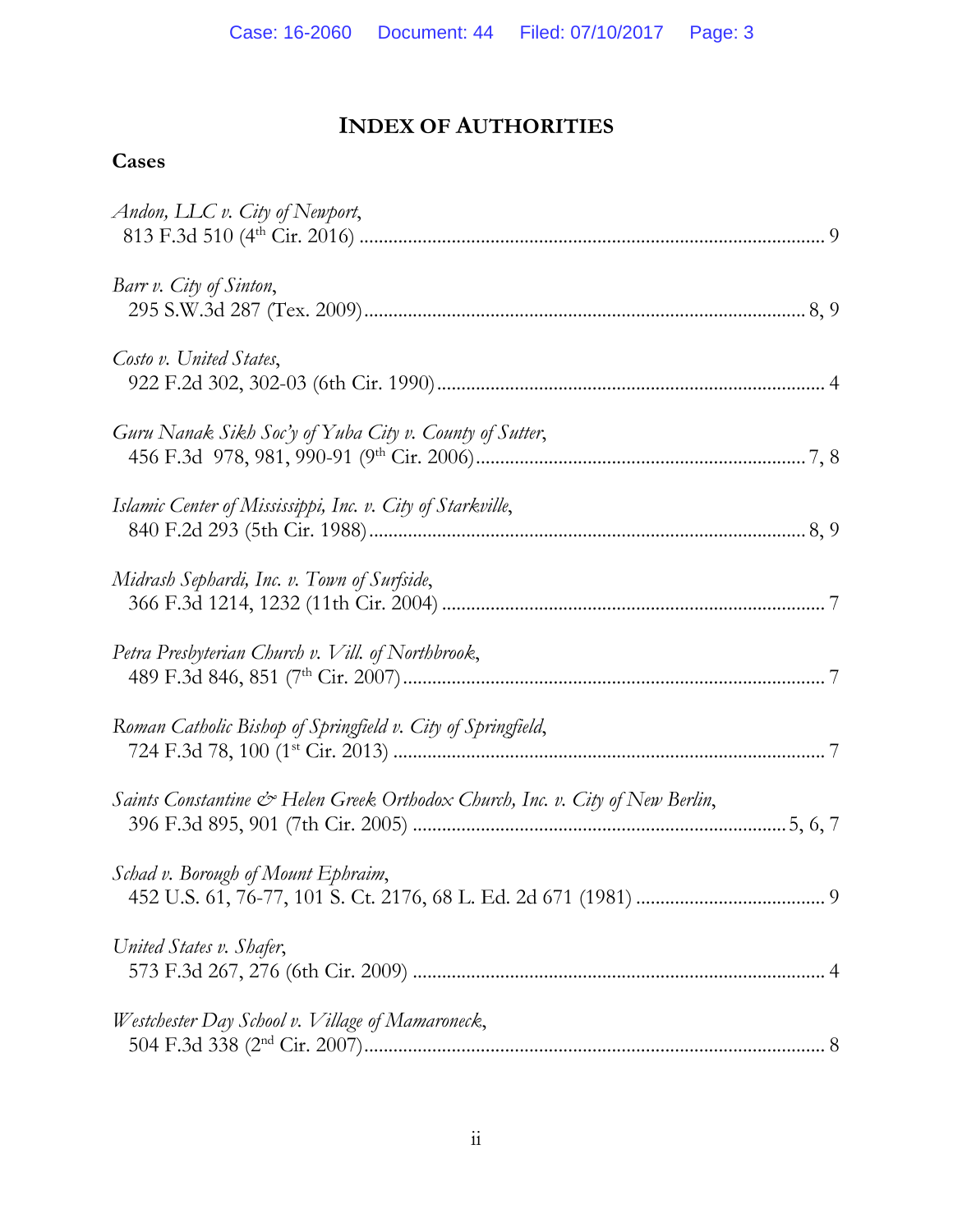# **Statutes**

# **Other Authorities**

# Rules

|  | Fed. R. App. P. | 40( |  |  |
|--|-----------------|-----|--|--|
|--|-----------------|-----|--|--|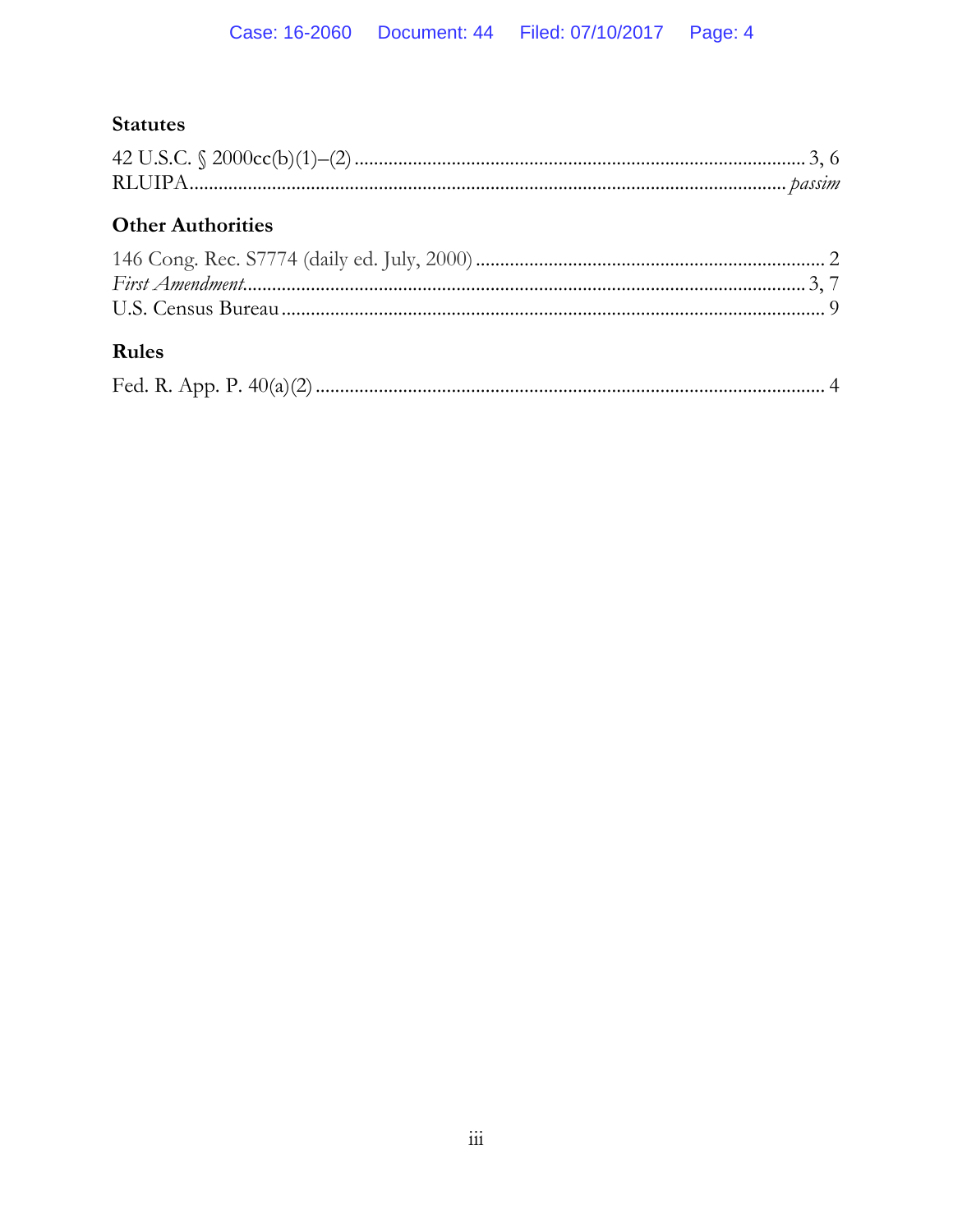#### **COUNTER-STATEMENT OF FACTS**

In the opinion, the panel aptly pointed out that many of the purported "facts" in Appellant LCS's appeal brief - which now form the basis of its petition for *en banc* rehearing - are merely conclusions unsupported by documentary or admissible evidence. LCS puts forth no evidence that it cannot carry out its religious functions at the Pinckney or Whitmore Lake property. LCS puts forth no evidence that it will eventually be forced to close its doors if it remains at the Pinckney or Whitmore Lake property or that the Whitmore Lake property will be re-occupied by the School District as a public school in the future. LCS puts forth no evidence of its financial difficulties or enrollment statistics. And LCS puts forth no evidence as to *why* it suffered financial difficulties or enrollment decreases. (*Opinion*, D. 41-2, Pages 14-16). LCS suggests that the Township discriminated against LCS by allowing the driver testing program but disallowing the special use permit. Since LCS glosses over the relevant facts and makes unsupported conclusions, an overview of the relevant (and undisputed) facts is necessary. The Church allowed AK Services to use its parking lot as a testing site for various licenses (driver licenses, commercial licenses, and motorcycle licenses) without approval from the Township—a topic of discussion at several of the Planning Commission's meetings. (*July 22, 2013 Minutes*, R. 11-8, Pg. ID 423-24; *September* 9, 2013 Minutes, R. 11-9, Pg. ID 427-28). In April 2015, the Church requested that the Township deem the driver certification program a permissible use. (*Letter*, R. 45-2, Pg. ID 1487-1488). The Church noted that while it does not profit from allowing AK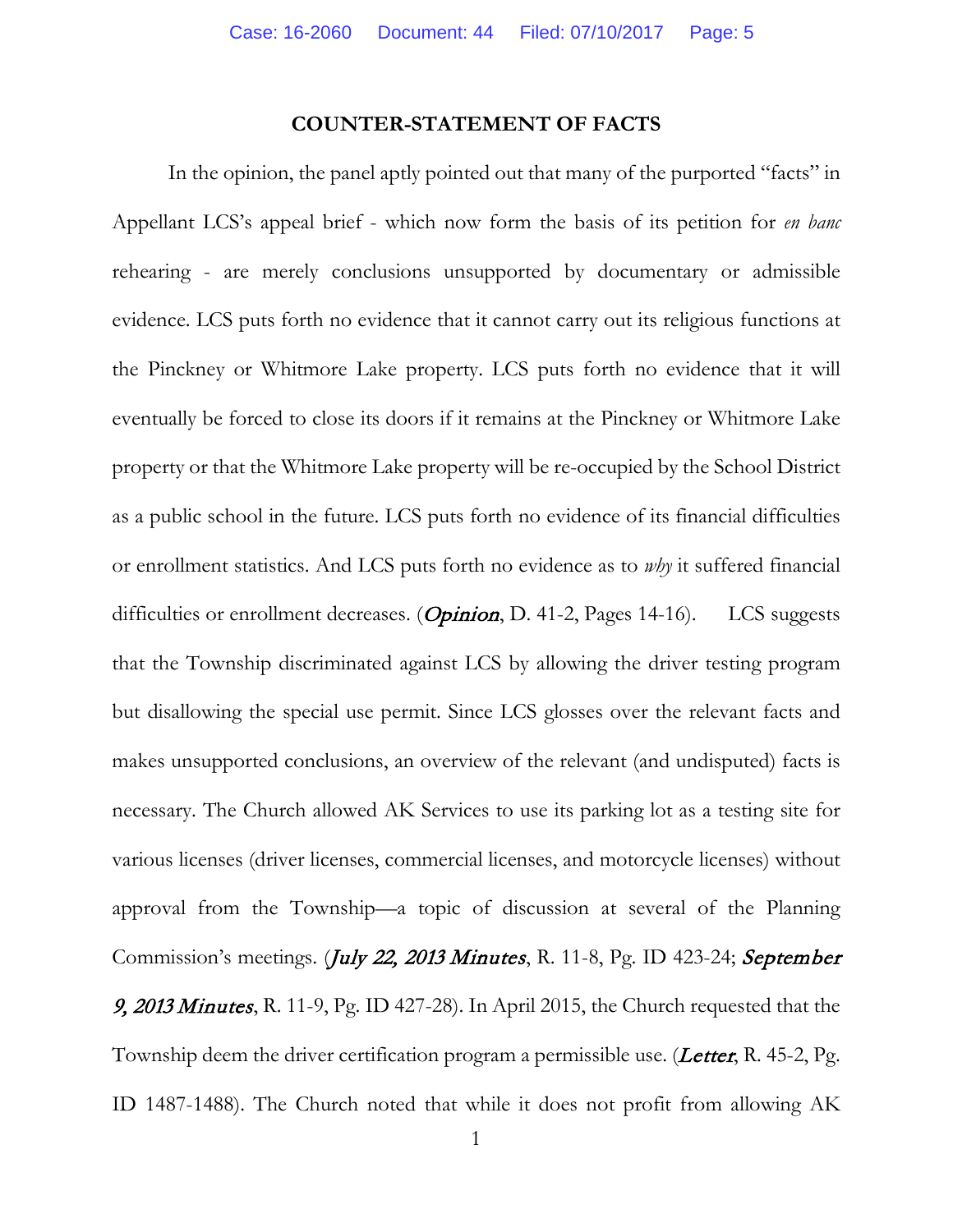Services to use its parking lot as a testing site, it does receive "generous" donations from AK Services for several of its programs. (*Id.*). Kelly VanMarter, the Assistant Township Manager and Community Development Director, testified that she and other Township representatives met with AK Services to discuss the driver certification program and contemplated whether to amend the zoning ordinance to identify the driver certification program as a special use. (*VanMarter Testimony*, R. 43-7, Pg. ID 1310).

#### **LAW AND COUNTER-ARGUMENT**

LCS begins its argument relying upon statements made when RLUIPA was passed by the Senate. Yet LCS now attempts to accomplish that which RLUIPA was intended not to do:

 This Act does not provide religious institutions with immunity from land use regulation, nor does it relieve religious institutions from applying for variances, special permits or exceptions, hardship approval, or other relief provisions in land use regulations, where available without discrimination or unfair delay. 146 Cong. Rec. S7774 (daily ed. July, 2000).

To skirt this mandate, LCS argues that the "substantial burden" test includes an arbitrary, capricious or discriminatory inquiry. Yet the same Congressional Record upon which it relies reflects that the intent of RLUIPA was not to create a new definition of substantial burden. *Id*.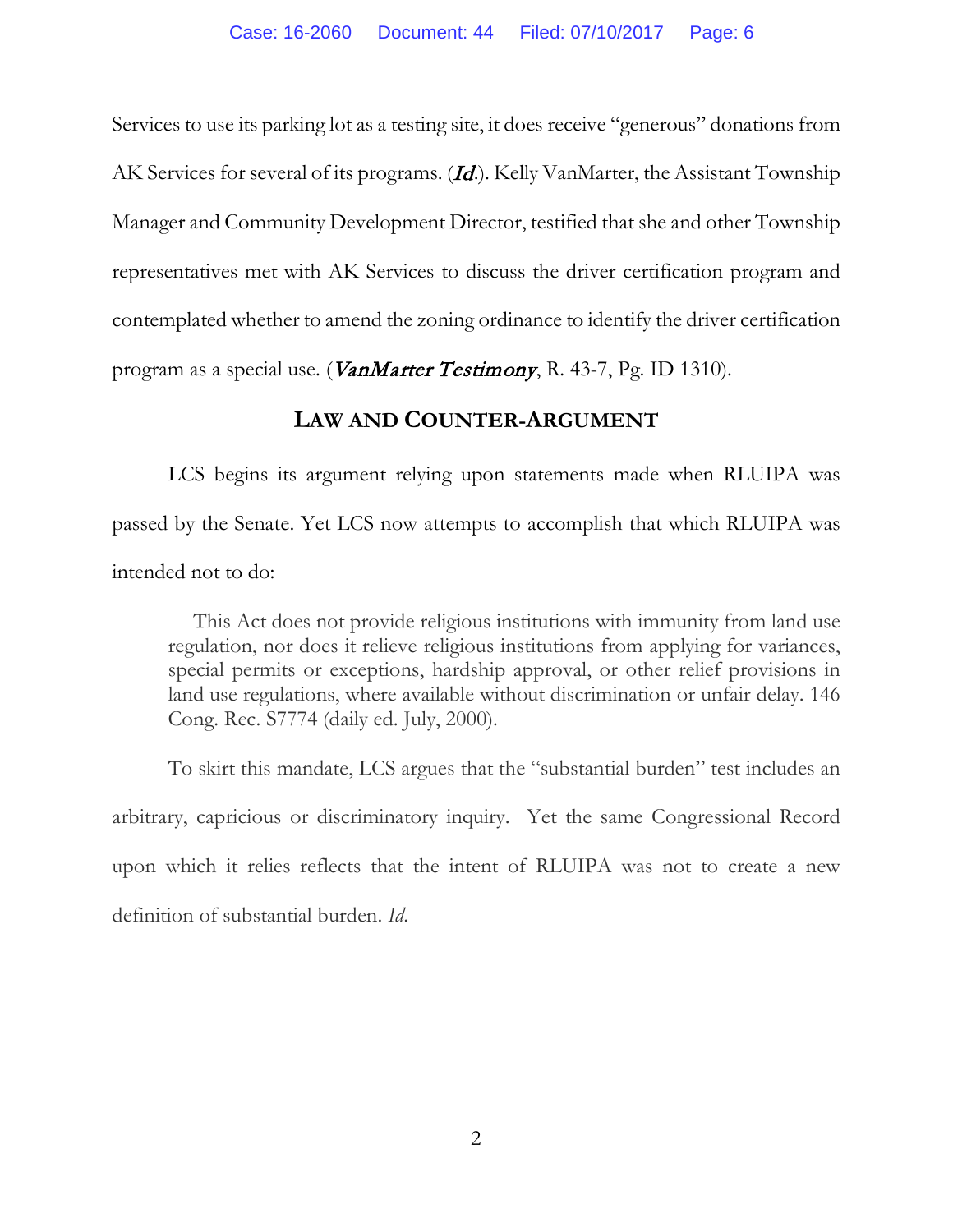### **I. RELIGIOUS DISCRIMINATION**

LCS first argues that the panel's refusal to consider evidence of purported animus or discrimination in the "substantial burden" analysis conflicts with the decisions of other circuits. In this regard, the panel stated:

Evidence of improper decision-making is more appropriately considered when evaluating whether a governmental action was narrowly tailored to serve a compelling state interest—an inquiry that the court should undertake only after finding that a substantial burden exists. . . .

RLUIPA, moreover, contains a separate prohibition on discrimination in the implementation of land-use regulations, which does not require that the regulation impose a substantial burden. See 42 U.S.C. § 2000cc(b)(1)– (2) (prohibiting governmental entities from "impos[ing] or implement[ing] a land use regulation in a manner that" either "treats a religious assembly or institution on less than equal terms with a nonreligious assembly or institution" or "discriminates against any assembly or institution on the basis of religion or religious denomination"). Finding a substantial burden due to evidence of discrimination would obviate the need for §  $2000cc(b)(1)–(2)$ .... (*Opinion*, D. 41-2, Pages 11-12).

In the District Court, LCS asserted that allowing the driver certification program but denying the special use permit, amounted to discrimination that violated *the First Amendment*, not *RLUIPA*. (*Response*, *R.* 43, Pg. ID 1221-1226). In the appeal to this Court, LCS abandoned the First Amendment claim. (*Brief*, D. 25, Pages 1-47; **Opinion, D. 41-2, Pages 4-5).** Although LCS referred to the alleged discrimination in its analysis of the "compelling government interest" component of the RLUIPA claim (*Brief*, D. 25, Page 39), LCS did not discuss the alleged discrimination in its analysis of the "substantial burden" component of the RLUIPA claim. (*Brief*, D. 25, Pages 25-37).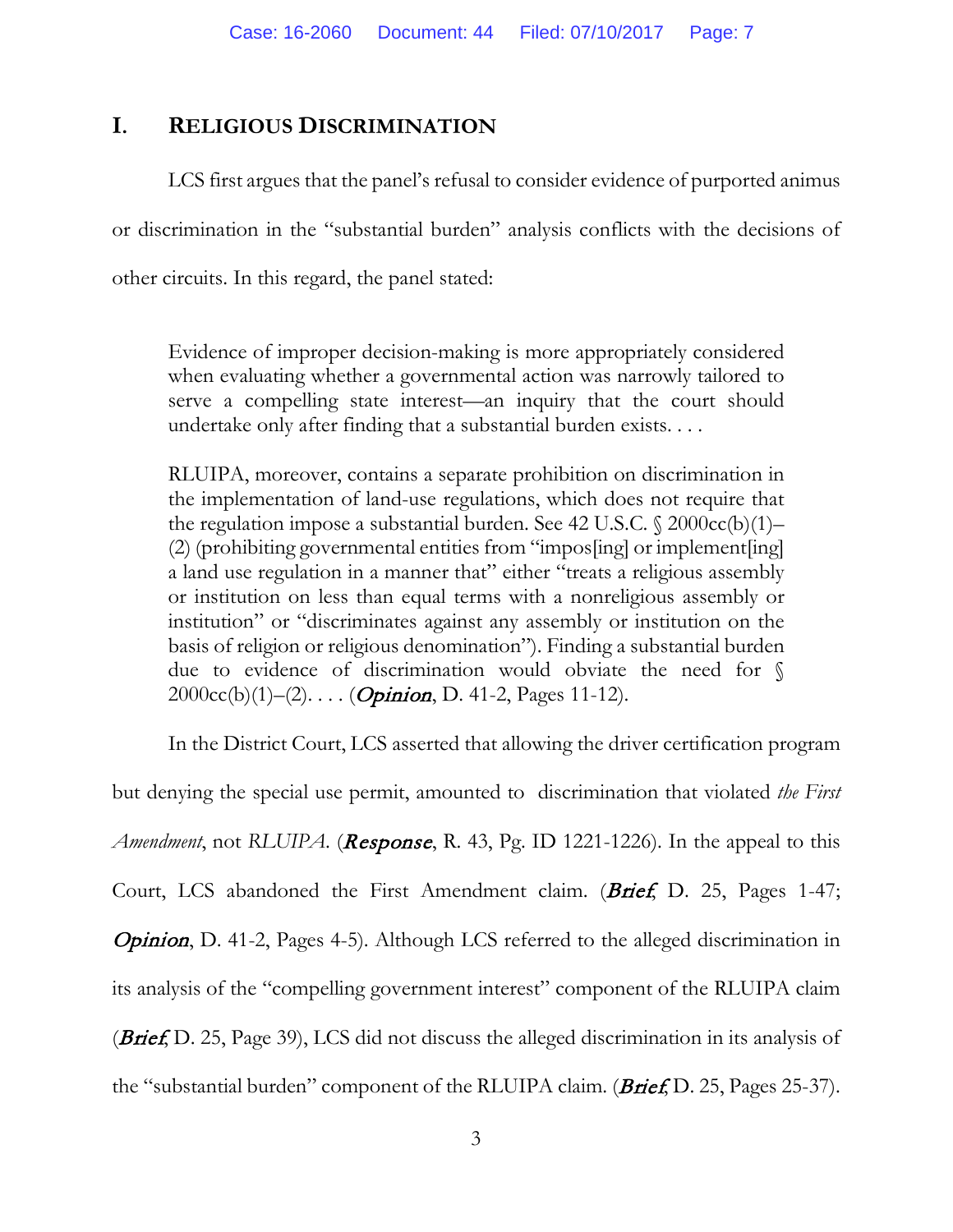Generally, arguments not raised in an appellate brief "may not be raised for the first time in a petition for rehearing." *Costo v. United States*, 922 F.2d 302, 302-03 (6th Cir. 1990). This general rule is reflected in Fed. R. App. P. 40(a)(2), "which requires that a party's petition for rehearing 'state with particularity each point of law or fact that the petitioner believes the court has overlooked or misapprehended and . . . argue in support of the petition.'" *United States v. Shafer*, 573 F.3d 267, 276 (6th Cir. 2009) (quoting Fed. R. App. P.  $40(a)(2)$ ). And "[i]t goes without saying that the panel cannot have 'overlooked or misapprehended' an issue that was not presented to it." *Shafer*, 573 F.3d at 276 (quoting *Easley*, 532 F.3d at 593). "Thus, Rule 40(a)(2) prevents [the Court] from considering arguments raised for the first time in a petition for rehearing under most circumstances." *Shafer*, 573 F.3d at 276.

LCS "does not explain why it failed to advance its current arguments in its appellate brief." *Costo*, 922 F.2d at 303. While the Court "may choose to entertain a new argument on rehearing if 'extraordinary circumstances' are present," *Shafer*, 573 F.3d at 276, LCS has not identified any such circumstances. For these reasons and the reasons outlined below, the Court should decline to entertain the request to reconsider whether discrimination or animus should be a factor in RLUIPA's "substantial burden" analysis.

More importantly, whether consideration of evidence of discrimination in the "substantial burden" analysis is proper has no bearing on this case for one simple reason: there is not a scintilla of evidence from which to infer religious discrimination. LCS seemingly concedes that there is not strong evidence of religious animus but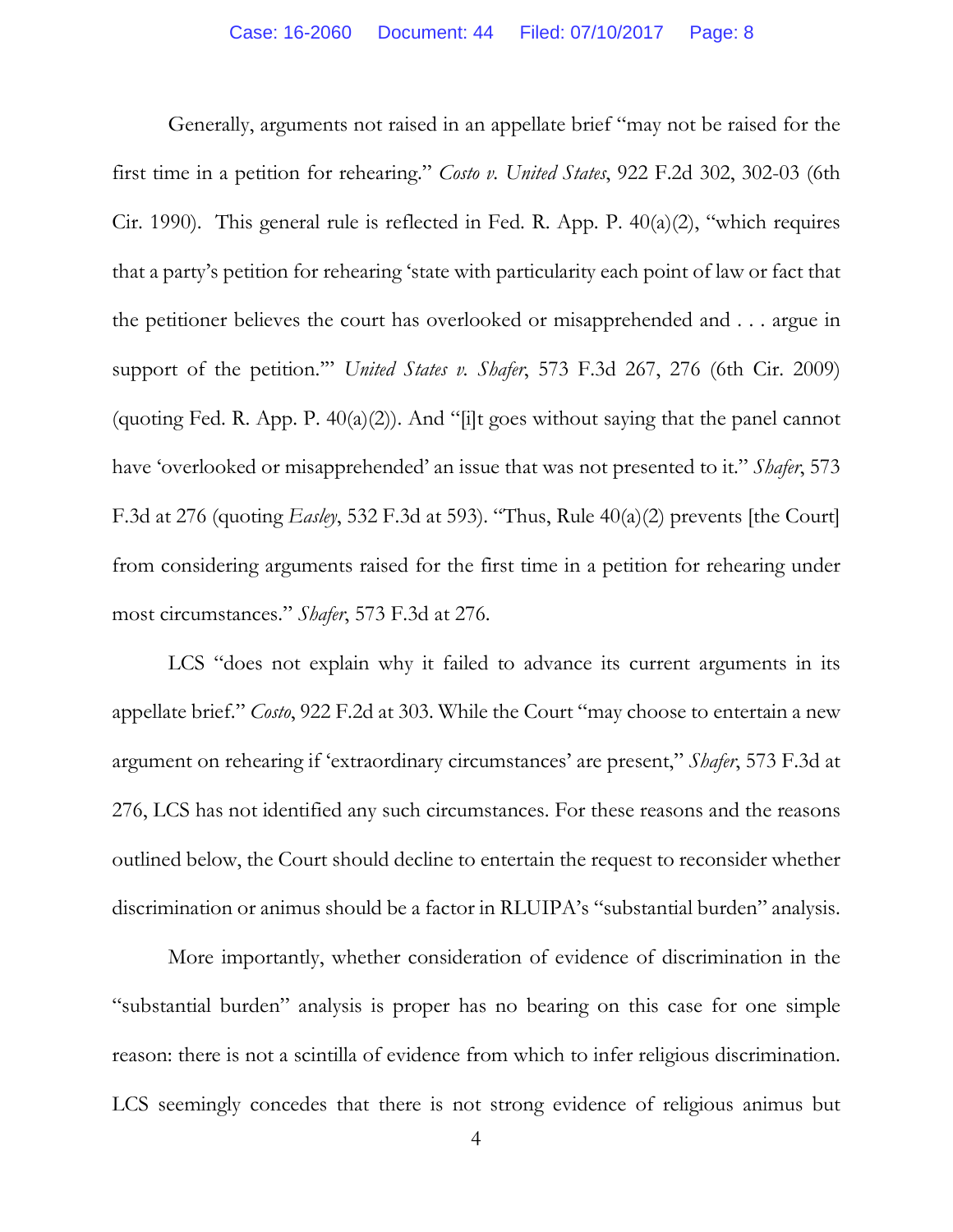submits that there is at least a "whiff" of such animus. *Court Audio Recording of Oral Argument*, available at:<https://tinyurl.com/y84cew6j> (27:23-27:36) (last accessed June 30, 2017). There is not. The fact that the Township considered whether to amend the zoning ordinance to allow the driver certification program *at the request of a* religious *organization* (*viz.*, the Church)—a fact conveniently omitted from LCS's petition—cuts against LCS's argument that the prospective amendment represents religious hostility. So, too, does the fact that the primary uses of the Church's facility, all of which have been approved by the Township at one point or another, are religious uses. Finally, the Township's unwillingness to approve LCS's *regular* and *constant* use of the Church's facility cannot be regarded as religious hostility simply because the Township allowed an *occasional* and *infrequent* secular use of the Church's parking lot—a use that neither adds hundreds of individuals nor presents safety concerns with the use of the Church's parking lot. There is no evidence from which to infer that if LCS had been a secular organization or if the intended use had been a secular use, the Township would have approved a special use permit.

LCS submits that evidence of discrimination is relevant to the "substantial burden" analysis. From that premise, LCS contends that the panel's decision here conflicts with authoritative decisions from a few other circuits. The cases cited by LCS all draw upon the Seventh Circuit's decision in *Saints Constantine & Helen Greek Orthodox Church, Inc. v. City of New Berlin*, 396 F.3d 895, 901 (7th Cir. 2005). In that case, the Seventh Circuit—like the panel in this case—observed that the "equal terms" provision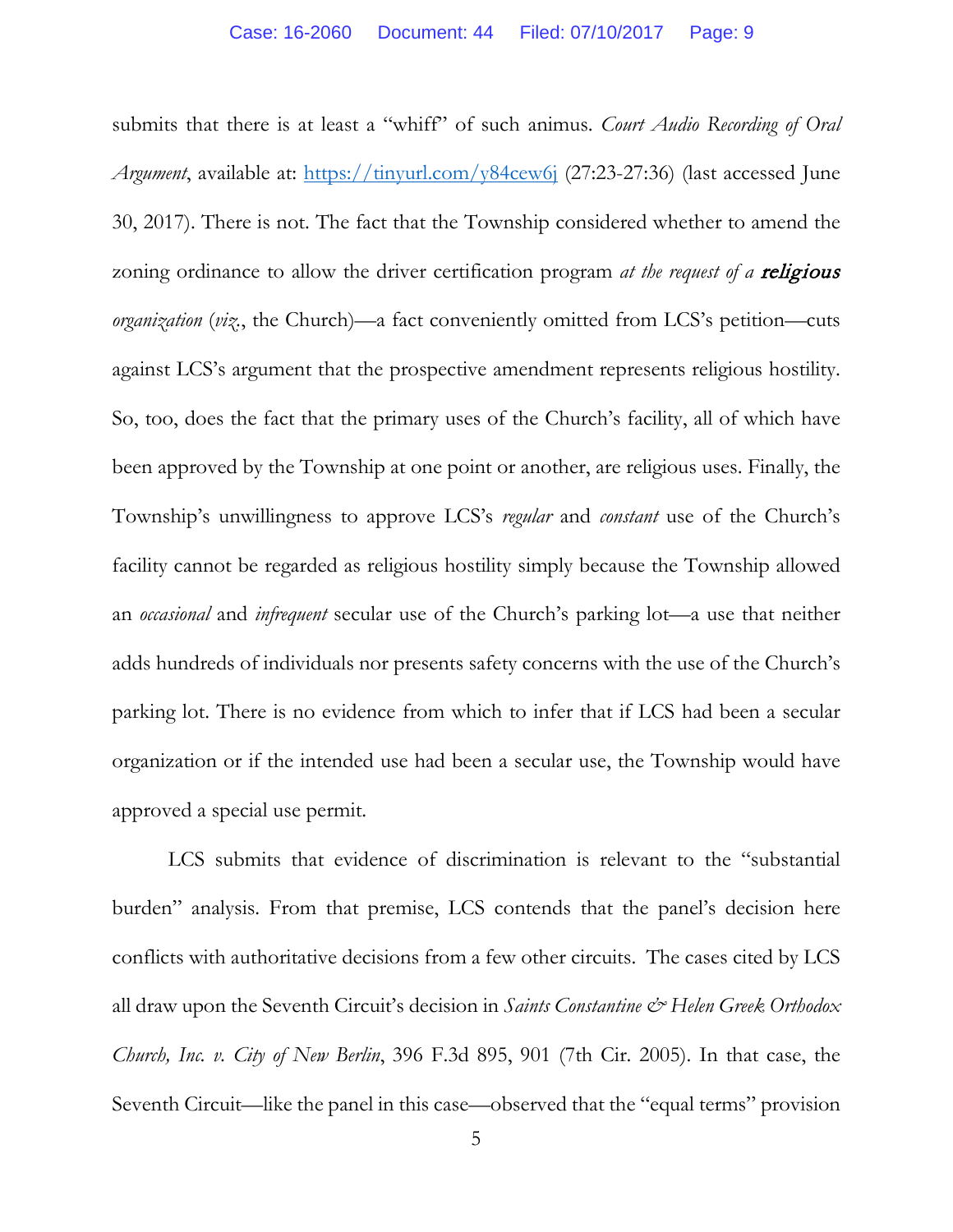of RLUIPA, rather than the "substantial burden" provision of RLUIPA, is designed to

combat unequal treatment:

No doubt secular applicants for zoning variances often run into similar difficulties with zoning boards that, lacking legal sophistication and unwilling to take legal advice, may end up fearing legal chimeras. On that basis the City, flaunting as it were its own incompetence, suggests that the Church can't complain about being treated badly so long as it is treated no worse than other applicants for zoning variances. But that is a misreading of RLUIPA. A separate **provision of the Act** forbids government to "impose or implement a land use regulation in a manner that treats a religious assembly or institution on less than equal terms with a nonreligious assembly or institution." 42 U.S.C. § 2000cc(b)(1); see also *id.*, § 2000cc(b)(2). **The** "**substantial burden**" **provision under which this suit was brought must thus mean something different from**  "**greater burden than imposed on secular institutions**."

*Id.* at 900 (bold emphasis added; other emphasis in original). LCS contends that the

following excerpt from *Saints Constantine & Helen* compels a different conclusion:

If a land-use decision . . . imposes a substantial burden on religious exercise . . . , and the decision maker cannot justify it, the inference arises that hostility to religion, or more likely to a particular sect, influenced the decision.

*Id.* The above-cited excerpt simply does not stand for the proposition that if a religious institution can show religious animus, then the religious institution can likewise satisfy the "substantial burden" element. The excerpt stands for the proposition that if the religious institution can satisfy the "substantial burden" element and the government cannot satisfy the "compelling interest" element, *then* an inference of religious hostility arises. And perhaps in that scenario, the religious institution may be able to establish a claim under the "equal terms" and "nondiscrimination" provisions. As the Seventh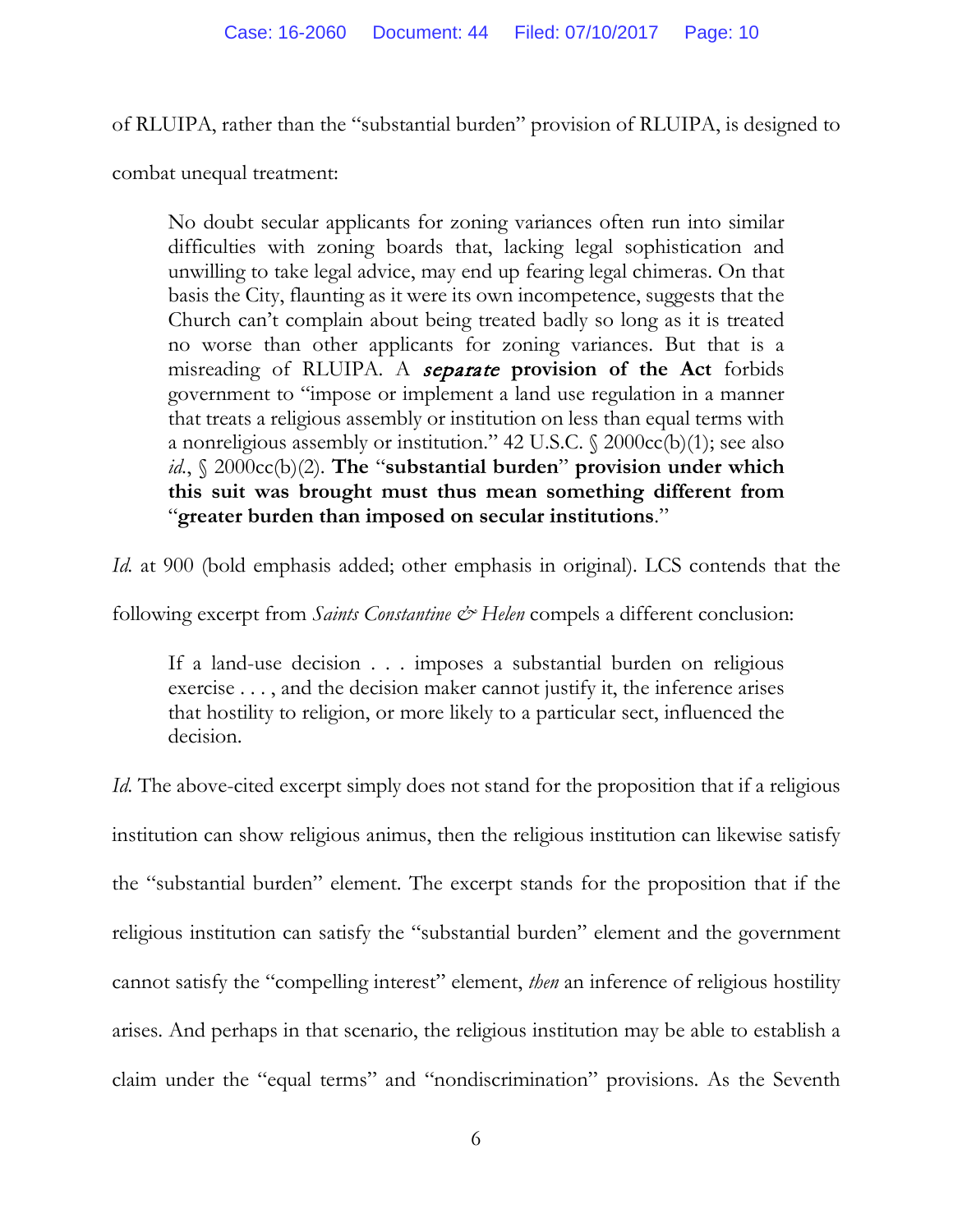Circuit later explained in *Petra Presbyterian Church v. Vill. of Northbrook*, 489 F.3d 846, 851

(7th Cir. 2007):

l

In [*Saints Constantine*  $\mathcal{Q}^*$  *Helen*] the denial was so utterly groundless as to create an inference of religious discrimination, $<sup>1</sup>$  $<sup>1</sup>$  $<sup>1</sup>$  so that the case could</sup> equally have been decided under the "less than equal terms" provision of RLUIPA, which does not require a showing of substantial burden.

The Seventh Circuit again observed that the "equal terms" provision of RLUIPA, rather than the "substantial burden" provision of RLUIPA, is designed to combat unequal treatment. Specifically, the Seventh Circuit stated that the "equal terms" provision of RLUIPA codifies the Free Exercise Clause of the First Amendment, which prohibits "arbitrarily treat[ing] religious membership organizations worse than other membership organizations." *Id.* at 849 (citing *Midrash Sephardi, Inc. v. Town of Surfside*, 366 F.3d 1214, 1232 (11th Cir. 2004)).

In none of the cases cited by LCS did the courts find that evidence of discrimination or animus, in and of itself, amounted to a substantial burden. In *Petra Presbyterian Church*, *supra,* the Seventh Circuit found that there was not a substantial burden without the need to add the component of religious discrimination. *Id.* at 852. See also *Roman Catholic Bishop of Springfield v. City of Springfield*, 724 F.3d 78, 100 (1st Cir. 2013), *Saints Constantine & Helen, supra*, 396 F.3d at 901, and *Guru Nanak Sikh Soc'y of* 

<span id="page-10-0"></span><sup>&</sup>lt;sup>1</sup> This comports with the panel's conclusion that "[e]vidence of improper decisionmaking is more appropriately considered when evaluating whether a governmental action was narrowly-tailored to serve a compelling state interest—an inquiry that the court should undertake only after finding that a substantial burden exists." (Opinion, D. 41-2, Page 11).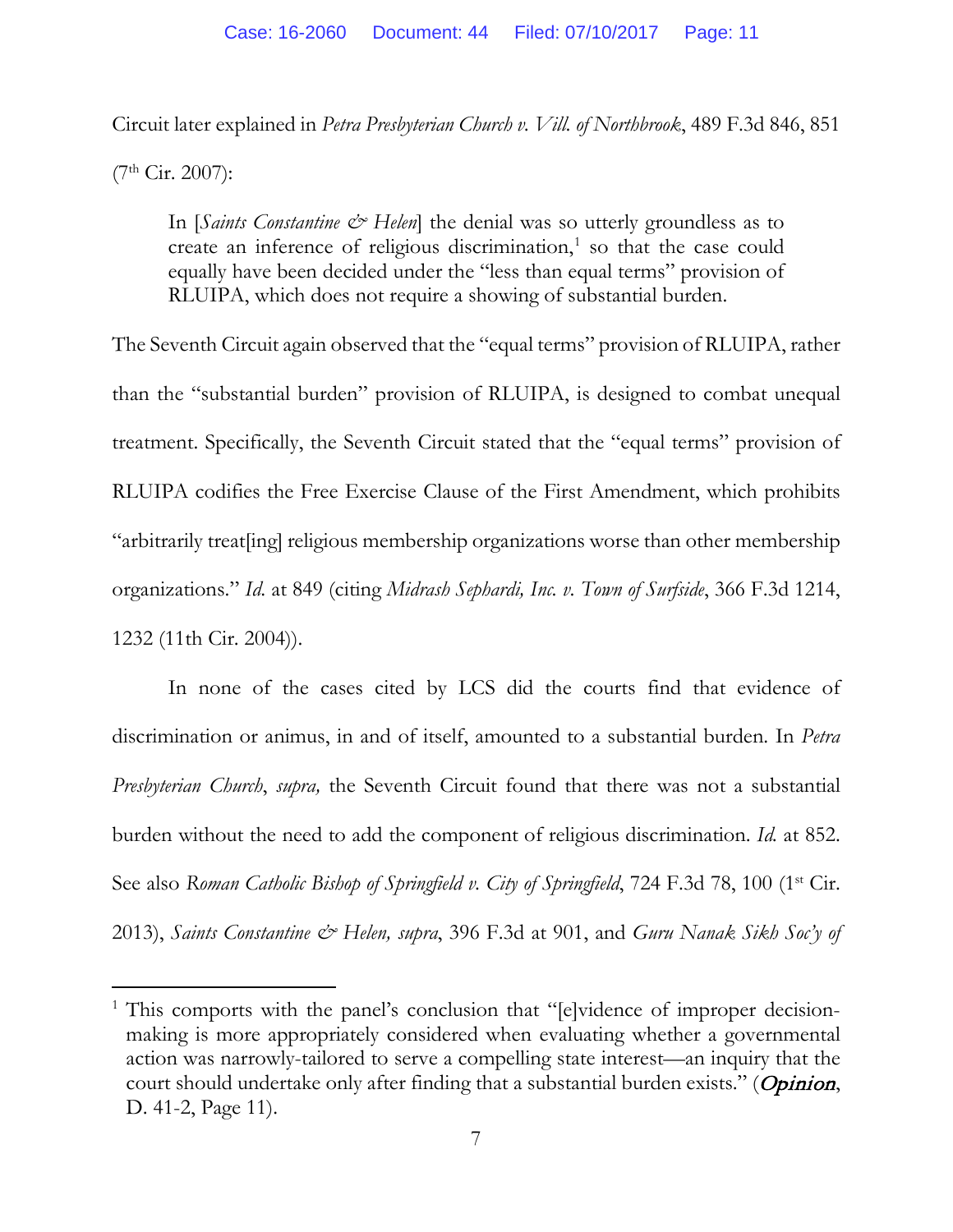*Yuba City v. County of Sutter*, 456 F.3d 978, 981, 990-91 (9th Cir. 2006). In *Westchester Day* 

*School v. Village of Mamaroneck*, 504 F.3d 338 (2<sup>nd</sup> Cir. 2007), the Second Circuit noted:

… where the denial of an institution's application to build will have minimal impact on the institution's religious exercise, it does not constitute a substantial burden, even when the denial is definitive. There must exist a close nexus between the coerced or impeded conduct and the institution's religious exercise for such conduct to be a substantial burden on that religious exercise. *Id.* at 349.

Here, LCS argues that it hopes to *increase* its student population by moving to the Township; it has made no argument that it cannot fulfill its mission in its Pinckney property or its current location. The *Westchester* court also considered ready alternatives in addressing the substantial burden requirement of RLUIPA. *Id*. at 352. Here, LCS has ready alternatives; it still owns its Pinckney property and, but for its own decision, could still fulfill its religious mission there.

#### **II. JURISDICTIONAL BOUNDARIES**

LCS next argues that the panel held that a local government can effectively exclude a religious institution from its jurisdiction. LCS argues that "rehearing *en banc* is required to harmonize Sixth Circuit jurisprudence with settled law in other circuits." (Petition, D. 42, Page 20.) LCS directs the Court's attention to only *one* decision from *one* other circuit—the Fifth Circuit's decision in *Islamic Center of Mississippi, Inc. v. City of Starkville*, 840 F.2d 293 (5th Cir. 1988). [2](#page-11-0) The panel distinguished this decision as follows:

<span id="page-11-0"></span><sup>2</sup> LCS also cites a decision from a state supreme court. See *Barr v. City of Sinton*, 295 S.W.3d 287 (Tex. 2009). A conflicting decision from a state supreme court hardly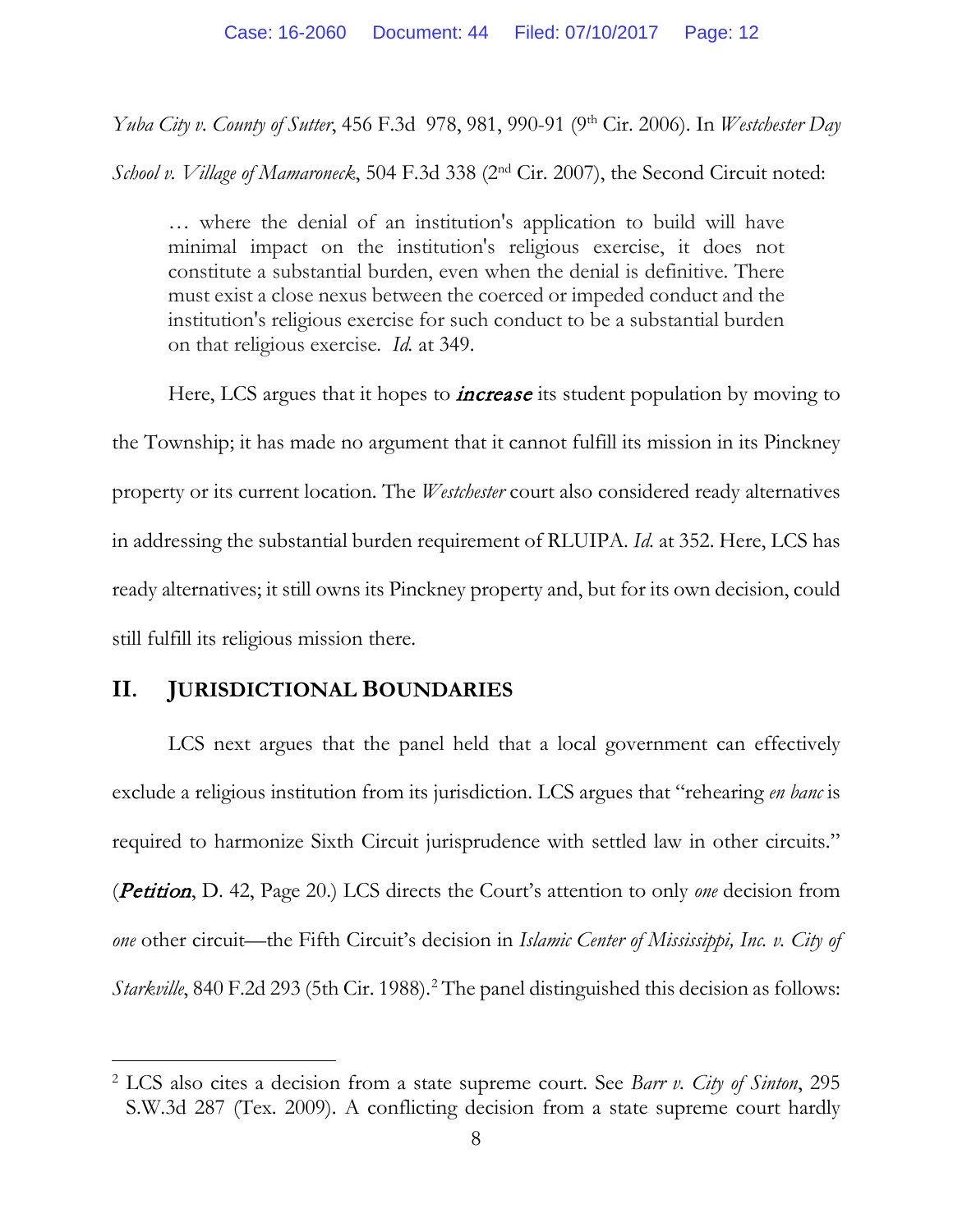But that case involved a free-exercise challenge to a zoning ordinance that prohibited all churches within the city limits unless an exception was obtained. Under the zoning ordinance, the city had allowed exceptions to 25 Christian churches, but denied an exception to an Islamic Center. The court stated that "the availability of other sites outside city limits does not permit a city to forbid the exercise of a constitutionally protected right within its limits." *Id.* at 300 (citing *Schad v. Borough of Mount Ephraim*, 452 U.S. 61, 76-77, 101 S. Ct. 2176, 68 L. Ed. 2d 671 (1981) (holding that a local government could not constitutionally ban all live entertainment from its borders by relying on the argument that live entertainment was available in neighboring jurisdictions)…

In the present case, unlike in *Islamic Center*, there is no evidence that the Township's zoning ordinance has completely banned religiously-oriented schools from its borders (or banned them unless they can obtain zoning exceptions). (*Opinion*, D. 41-2, Pages 18-19).

And this panel did not miss the critical issue. Its reliance upon and discussion of

the Fourth Circuit's decision in *Andon, LLC v. City of Newport*, 813 F.3d 510 (4<sup>th</sup> Cir.

2016) shows that the facts here do not give rise to an inference of discrimination. To highlight the flaw of LCS's argument, consider a situation where LCS desires to occupy two different buildings, one in Genoa Township and one across the street in the adjacent city of Brighton, a city of 3.56 square miles (see U.S. Census Bureau[,https://www.census.gov/quickfacts/table/RHI705210/2610620,](https://www.census.gov/quickfacts/table/RHI705210/2610620) last accessed July 7, 2017). Would both communities be required to issue permits to LCS because, according to LCS, no other property in that particular political subdivision met LCS's

l

warrants rehearing *en banc*. Moreover, the decision is easily distinguishable. Unlike *Barr*, this is not a case where a local unit of government passed a zoning ordinance that specifically targeted a pastor and "effectively banned" his religious ministry from an entire city. *Id.* at 289, 291.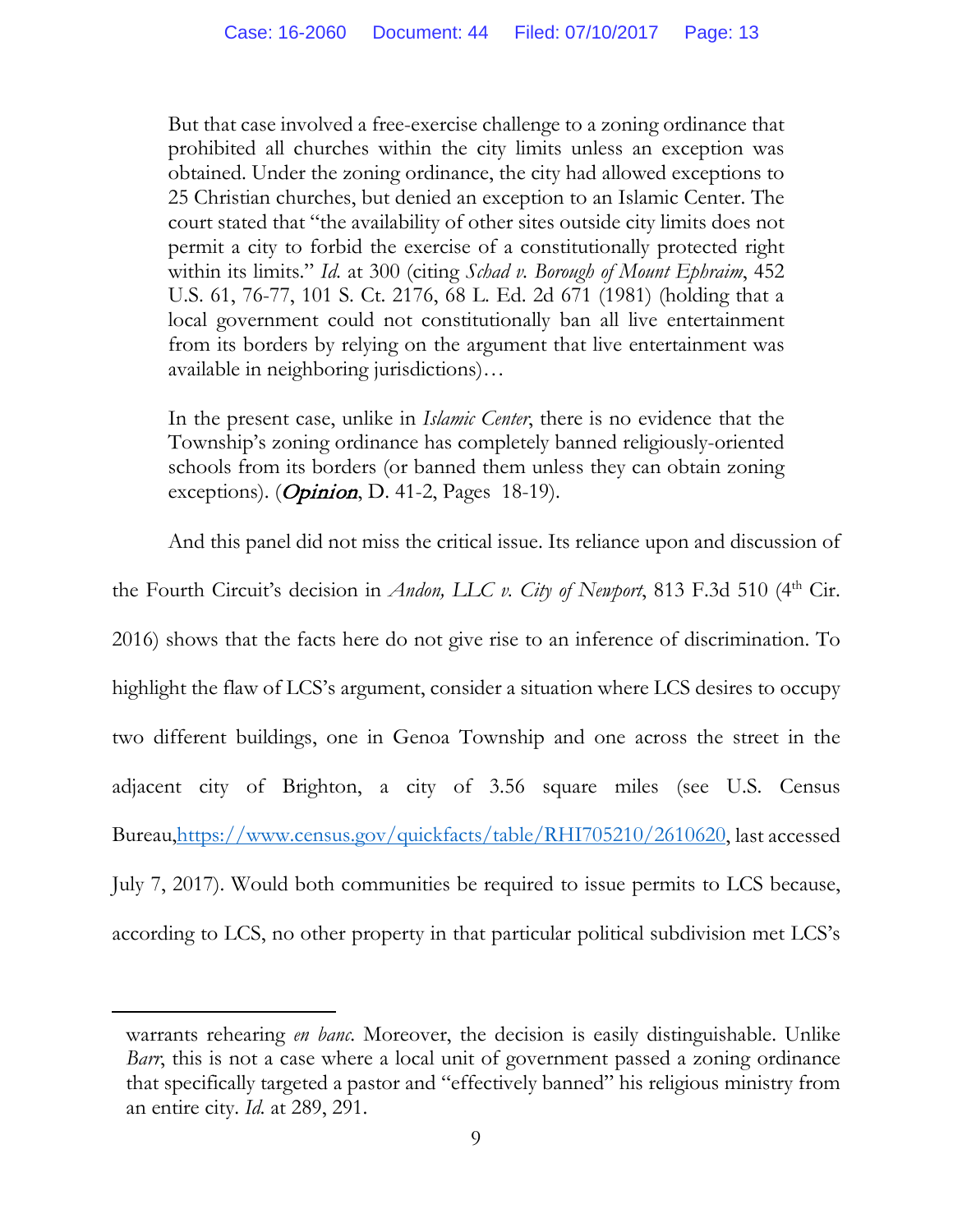desires and budget? The Township submits that to answer such a question in the affirmative would effectively give LCS a "free pass," contrary to the purposes of RLUIPA.

### **CONCLUSION**

For the foregoing reasons, the Township respectfully requests that this Honorable Court DENY Appellant's petition for rehearing *en banc*.

Respectfully submitted,

/s/ T. Joseph Seward (P35095) **SEWARD PECK & HENDERSON** 210 East 3rd Street, Suite 212 Royal Oak, Michigan 48067 Telephone: (248) 733-3580 Facsimile: (248) 733-3633 e-Mail: [jseward@sph-pllc.com](mailto:jseward@sph-pllc.com) Counsel for Defendant-Appellee

Dated: July 10, 2017